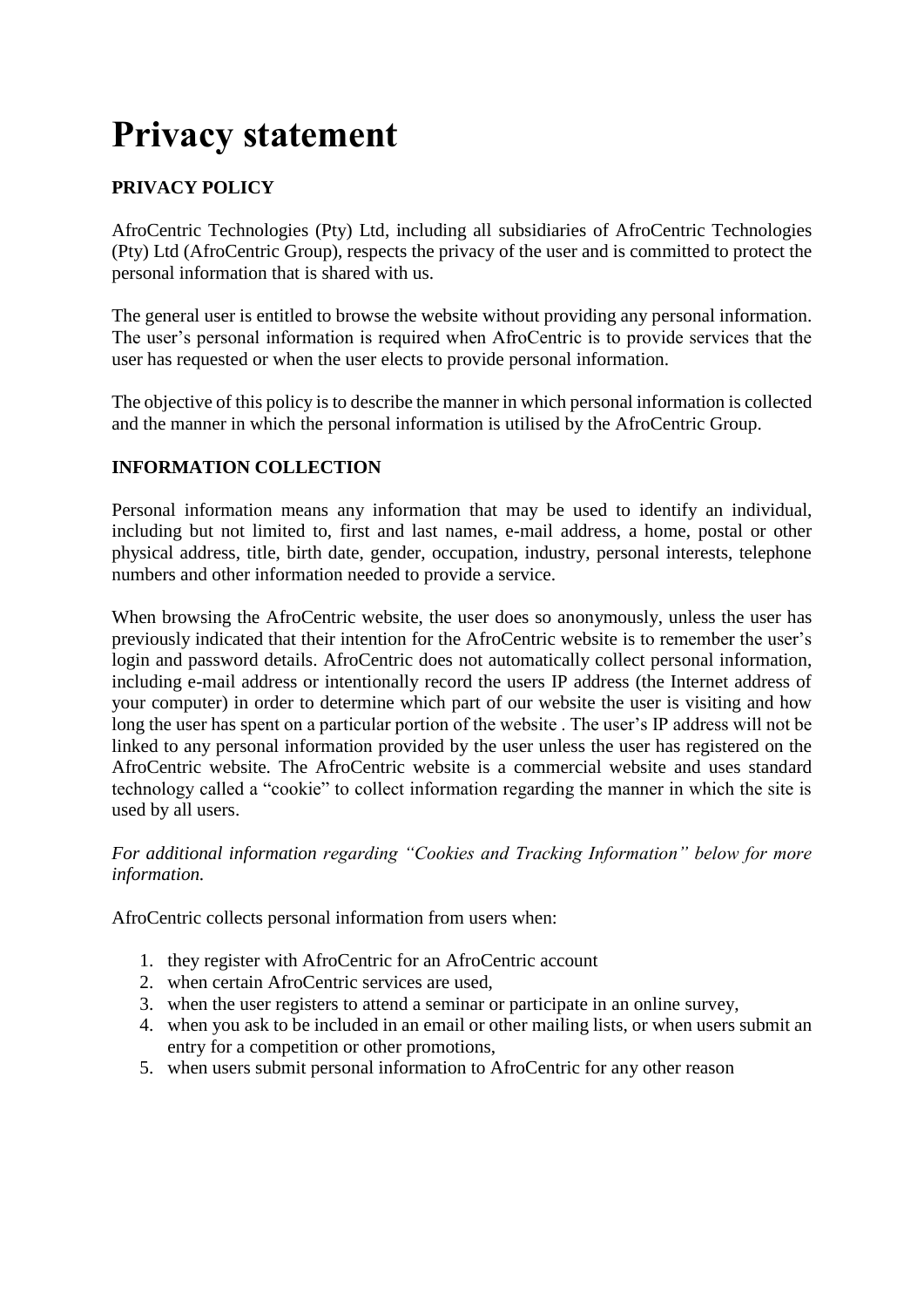From time to time AfroCentric receives personal information from business partners and vendors. AfroCentric only uses such information if it has been collected in accordance with acceptable privacy practices consistent with this policy and applicable laws.

Access to certain AfroCentric web pages requires a login name and password. The use of the said web pages and the information or programs downloadable from those sites, may be governed by a written agreement between your employer and AfroCentric. Unless the user requests deletion of personal information, the personal information may be retained by AfroCentric to verify compliance with the agreement, log software licenses granted to track software downloads from those pages, or track the usage of other application available on those pages.

### **NOTICE**

When personal information is collected, AfroCentric will inform the user at the point of collection, the purpose for the collection. AfroCentric will not transfer personal information to a third party without the users consent, except under the limited conditions.

*Please see ["Information Sharing and Disclosure"](http://www.afrocentric.za.com/utl-disclosure.php) below for more information.*

If the user elects to provide their personal information, AfroCentric may only transfer that information within the AfroCentric Group or to AfroCentric third party service providers with the user's permission. Upon receiving the permission, AfroCentric shall be entitled to transfer that information across borders and from your country or jurisdiction to other countries around the world.

AfroCentric will always provide the user with an opportunity to "opt out" of receiving direct marketing or market research information. This means AfroCentric will assume the user has provided consent to collect and use your information in accordance with this Policy unless the user has taken affirmative action to indicate that you do not consent for instance by clicking or checking the appropriate option or box at the point of collection.

### **COOKIES AND TRACKING TECHNOLOGY**

A cookie is a small data file that allows certain websites to write to the user's hard drive when visited. A cookie file can contain information such as a user IP that the site uses to track the pages visited, but the only personal information a cookie can contain is information supplied by the user. A cookie cannot read data off your hard disk or read cookie files created by the other sites. Some parts of AfroCentric's website use cookies to track user traffic patterns. This is done in order to determine the usefulness of our website information to our users and see how effective our navigational structure is in helping users reach that information.

If preferred not to receive cookie while browsing our website, the user can set your browser to warn you before accepting cookies and refuse the cookie when your browser alerts you to its presence. The user can also refuse all cookies by turning them off in at the browser, although the user may not be able to take full advantage of AfroCentric's website, if done. In particular the user may be required to accept the cookies in order to complete actions on the website. The user does not need to have cookies turned on, however, to use/navigate through many parts of the website, except access to certain of AfroCentric's web pages may require a login and password.